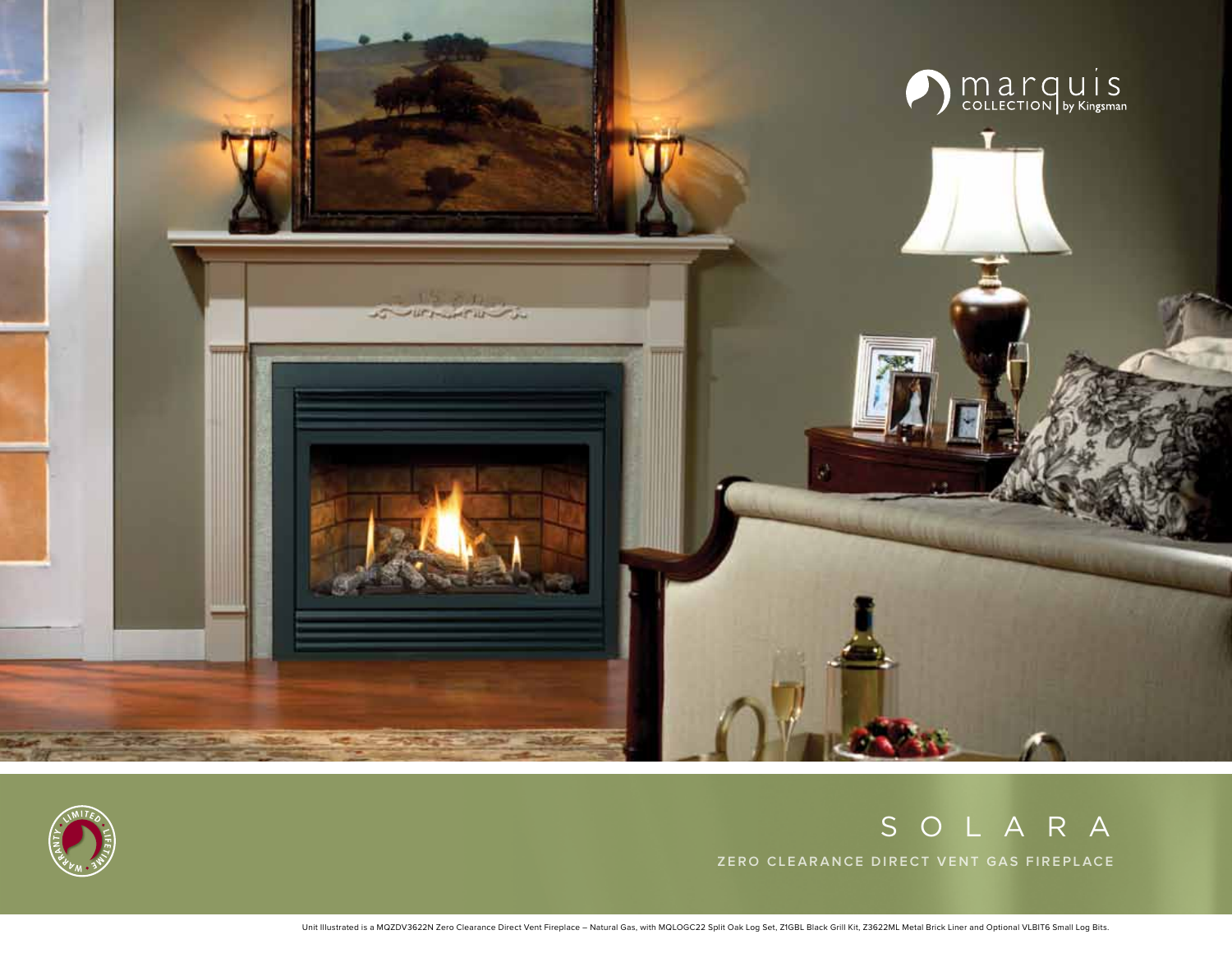### wall surround

**flatt**

**black**

**pewter**

## **STYLING**



**split oak log set**



**rock collection**



**Straight Designer Door with Screen**



**Arch Designer Door with Screen**

# Add Some SIZZLE

Incredibly versatile, the Solara is perfectly at home with a classic mantle or contemporary wall surround. Plus you can also choose a log set or a contemporary rock set.



with black band accents. PAINTED BROWN<sup>\*</sup> wall surround



with black corner accents. Black wall surround



\*Choose your own color with Stove Bright Paint !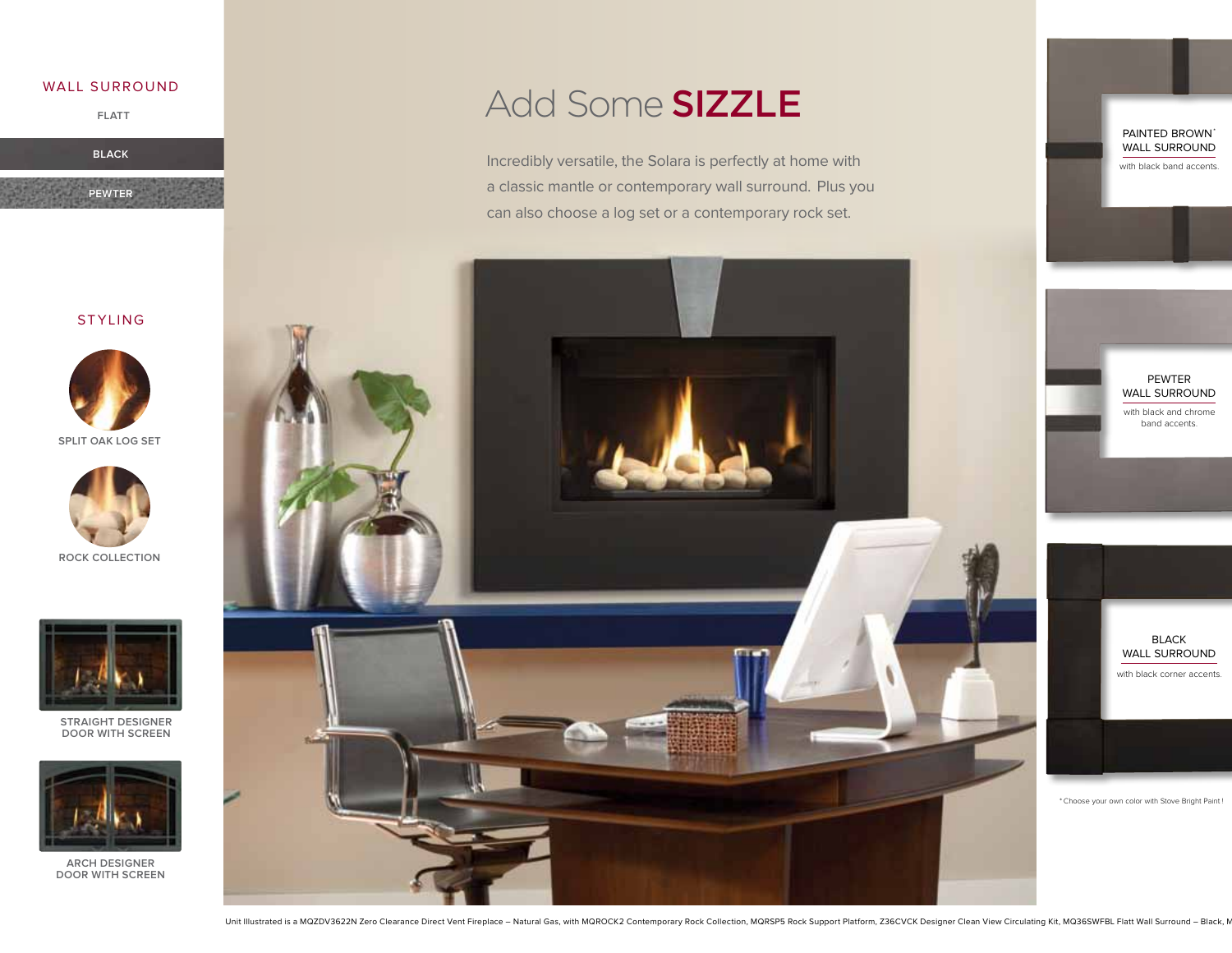#### Corner Framing Dimensions (inches)

|   | <b>LOUVERED</b> |                | <b>CLEAN VIEW CIRCULATING KIT (CVCK)</b> |                       |                      |  |
|---|-----------------|----------------|------------------------------------------|-----------------------|----------------------|--|
|   | MQZDV3318       | MQZDV3622      |                                          | MQZDV3318             | MQZDV3622            |  |
| A | $43^{3/4}$      | $50^{15}$ /16" | A                                        | $48^{7}_{8}$          | 56"                  |  |
| B | 33"             | $36^{3}/8"$    | B                                        | $33^{7}_{8}$ "        | $38^{7}_{/16}$ "     |  |
| C | $32^{1/2}$      | 36"            | $\subset$                                | 33 <sup>9</sup> / 16" | 38 <sup>1</sup> /16" |  |
| D | $5^{3}/s$ "     | $7^{5/16}$     | D                                        | $7^{1/2}$             | $8^{3/4}$            |  |
| E | 31"             | 36"            | E                                        | $34\frac{9}{16}$ "    | $39^{5}_{8}$ "       |  |
| F | $8^{1/2}$       | $n$ "          | F                                        | $8^{1/2}$ "           | $\mathfrak{n}$ "     |  |
| G | 12"             | $15^{1/4"$     | G                                        | 12"                   | $15^{5}_{8}$ "       |  |
| H | $21^{7}/8"$     | $25^{1/2}$     | H                                        | $24^{7}_{/16}$ "      | 28"                  |  |

| H               | G<br>IП<br>╓┰╖                           | ╓┬                                      | E           |               | Top Flue Model      | Width           | Height           |
|-----------------|------------------------------------------|-----------------------------------------|-------------|---------------|---------------------|-----------------|------------------|
| 1/2" Sheet Rock | D                                        | Nailing<br>3/8" tile header lip<br>Tabs |             |               | <b>VIEWING AREA</b> |                 |                  |
|                 | C<br>B                                   |                                         |             |               | MQZDV3318           | $25\frac{1}{2}$ | $14^{5}_{/16}$ " |
|                 |                                          | A                                       |             |               | MQZDV3622           | $29^{3/4"}$     | $16^{1}_{8}$ "   |
|                 | Top Flue Model                           | Height                                  |             | Front Width   |                     | Depth           |                  |
|                 |                                          | Actual                                  | Framing     | Actual        | Framing             | Actual          | Framing          |
|                 | <b>LOUVERS</b>                           |                                         |             |               |                     |                 |                  |
|                 |                                          |                                         |             |               |                     |                 |                  |
|                 | MQZDV3318                                | $30^{1/2}$ "                            | 31"         | $32^{3}/8"$   | 33"                 | $15^{3/4}$      | $15^{1/4"$       |
|                 | MQZDV3622                                | $33^{1/2}$ "                            | 34"         | 36"           | $36^{3}/8"$         | $15^{11}/16"$   | $15^{1/4"$       |
|                 | <b>CLEAN VIEW CIRCULATING KIT (CVCK)</b> |                                         |             |               |                     |                 |                  |
|                 | MQZDV3318                                | $30^{3/8}$ "                            | $33^{3}/8"$ | $33^{9/16}$ " | $33^{7}_{8}$ "      | $18^{3/16}$     | $17^{3/4}$       |

#### MQSW Wall Mount Surround Dimensions (inches)



| <b>Model</b>      | MQZDV3318N | MQZDV3318LP | MQZDV3622N | MQZDV3622LP |
|-------------------|------------|-------------|------------|-------------|
| Fuel              | Natural    | Propane     | Natural    | Propane     |
| <b>Input Max.</b> | 19,000 BTU | 18,000 BTU  | 21,000 BTU | 21,000 BTU  |
| <b>Input Min.</b> | 12,100 BTU | 11,900 BTU  | 14.200 BTU | 16.200 BTU  |
| $FE (P.4.1-02)$   | 53.4%      | 51.4%       | 63.9%      | 60.2%       |

## Standard Features

- > Millivolt or IPI valve system allows operation during a power failure with Hi/low heat and flame adjustment.
- > Mobile Home, Bedroom and Bed Sitting Room approved.
- > A Flame Sensor that constantly monitors the pilot flame and provides 100% gas shut off if pilot is not sensed.

## Optional Features

### Designer Clean View Circulating Kit – No Louvers Required.

Louvers – Grills available in Black, Classic Series Black with Antique, Chrome or Polished Brass accents

Overlay Doors – Deluxe, Top Half

Designer Doors – Arch or Straight Black Doors

Surrounds Wide (Louvered Units) – Polish Brass, Antique or Chrome

Coverage – MQZDV3318 – 313/16" h x 365/8" w MQZDV3622 – 341/4" h x 411/8" w

Surrounds Slim Line (Louvered Units) – Polished Brass,

Antique Brass, Chrome or Gun Metal Black Coverage – MQZDV3318 – 307/8" h x 337/8" w MQZDV3622 – 341/4" h x 371/2" w

Fan Kit – Heat activated with variable speed control

Thermostat – Wall Mount Millivolt Thermostat or Programmable Thermostat

Remote Control – On/Off, Thermostat, Thermostat/Modulating or Thermostat/Modulating Fan

Child Safety Screen

Porcelain Reflective Liner or Metal Brick Liner

Wall Surrounds – Flatt with Black or Pewter Finishes

- Wall Surrounds Accents
- > Keystone Brushed Chrome or Black
- > Designer Band Accents 4 x Black (sml), 2 x Chrome (lrg)
- > Designer Corner Accents 4 x Black